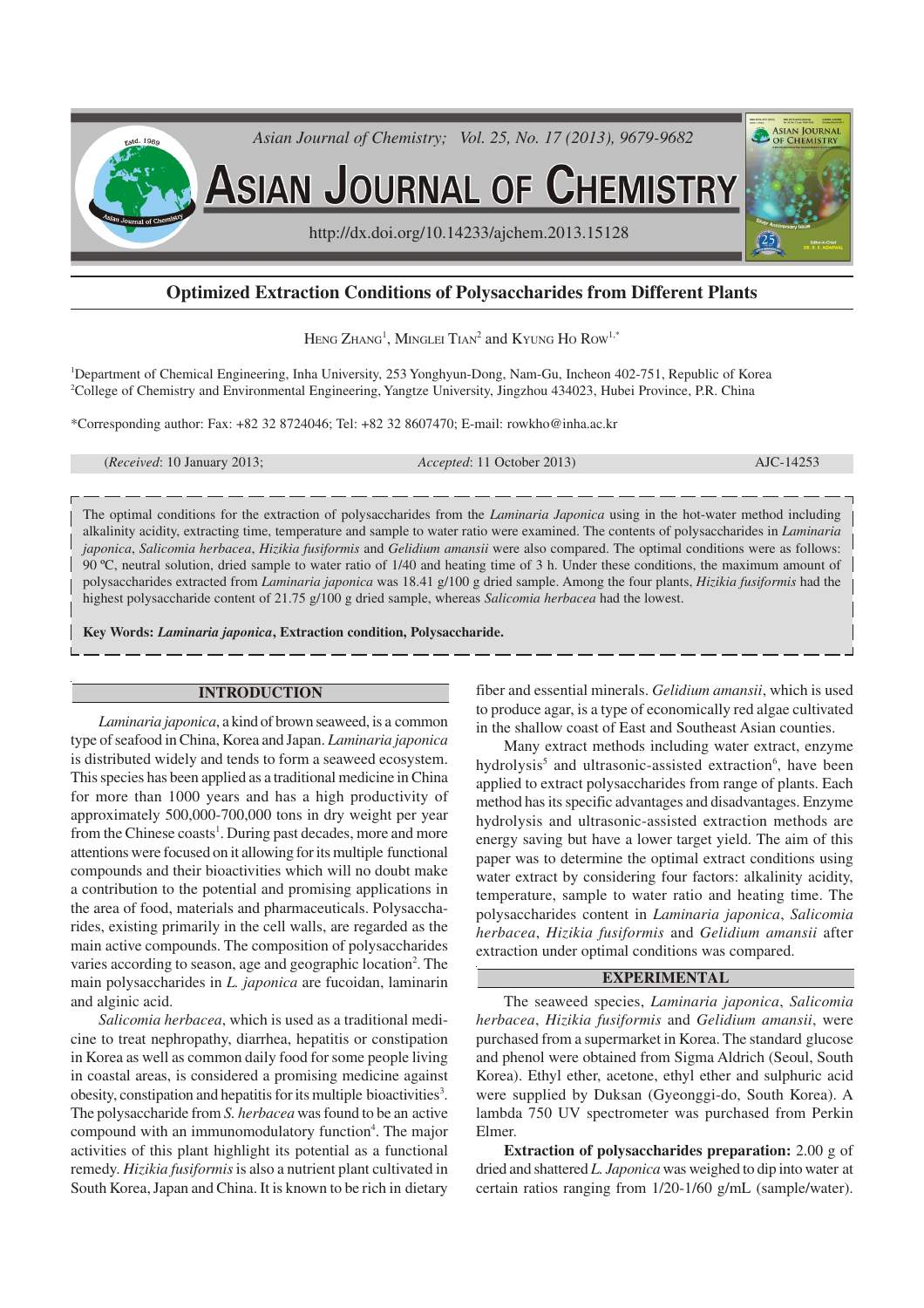Five groups of the mixture were heated at different temperature  $(60, 70, 80, 90, 4100^{\circ}$  C ) with constant stirring for set times (Table-1). Vacuum filter was used to obtain the filtrate and the residue was discarded. To obtain the crude polysaccharide, ethanol was applied at an ethanol to filtrate ratio of 3/1 for precipitation. The sediments were washed twice with acetone and ether sequentially. The depurated sediments were dried at the temperature of 60 ºC and the polysaccharides were obtained for further analysis.

| TABLE-1                          |         |                     |          |                           |
|----------------------------------|---------|---------------------|----------|---------------------------|
| <b>FACTORS AND LEVELS IN THE</b> |         |                     |          |                           |
| <b>TEST OF HOT WATER METHOD</b>  |         |                     |          |                           |
| Level                            | Factors |                     |          |                           |
|                                  | pΗ      | Temp. $(^{\circ}C)$ | Time (h) | Ratio of sample and water |
|                                  | 3       | 60                  |          | 1/20                      |
| $\overline{2}$                   |         | 70                  |          | 1/30                      |
| 3                                |         | 80                  |          | 1/40                      |
|                                  | 9       | 90                  |          | 1/50                      |
|                                  |         | $\Omega$            |          | 1/60                      |

**UV spectrometer detection preparation:** The colorimetric method was used to determine the polysaccharide content. The dried polysaccharides were dissolved in water and diluted to the required concentration<sup>7</sup>. 0.06 g phenol was dissolved in 1 mL water followed by the addition of sulphuric acidwith stirring. 5.00 mL of colour reagent was pipetted into the sample liquid. The mixture was shaken to blend well and placed for 20-30 min in a water bath at 90-100 ºC before taking the readings. It is necessary to make sure the detection with UV spectrometer can finish in a set time after polysaccharides extraction, for the colour would change with time lasting.

**Standard curve:** Glucose was used to obtain a standard curve. The glucose solutions at concentrations of 0, 25, 50, 75, 100 µg/mL were prepared to test by the sulphuric acidphenol method.

### **RESULTS AND DISCUSSION**

**Effect of alkalinity and acidity of solvent on extracted amount:** The pH of the mixtures was set to 3, 5, 7, 9 and 11 using HCl and NaOH to determine the optimal pH for the maximum extraction rate. As shown in the Fig. 1, the extraction rate reached the maximum when the pH is set in the value of 7. We can figure out that if the pH is too low or too high, it can decrease the extraction ratio from *L. Japonica*. This trend happened for the extreme pH may destroy the structure of the polysaccharides existing in the cell wall of the plant. Alkali conditions appear to have a stronger effect on destruction than peracid processing.

**Effect of temperature on the extracted amount:** The extraction ratio increased with increasing temperature to 90 ºC and decreased with further increases in temperature (Fig. 2). The structures of polysaccharides can be destroyed if the temperature risen to 100 ºC. At the temperatures between 50- 70 ºC, the concentration of polysaccharide extracted increased at a relative stable speed. While from the temperature of 80 ºC, the extraction rate changed suddenly and finally ascended to 17.63 % at 90 ºC. This suggests that the higher the temperature is, the greater the level of destruction of the cell wall. Therefore,



Fig. 1. Effect of pH value on extracted amount. (Temp. =  $90^{\circ}$ C, sample/ water ratio =  $1/30$  g/mL, time = 3 h)



Fig. 2. Effect of temperature on extracted amount. ( $pH = 7$ , sample/water ratio= $1/30$  g/mL, time= $3$  h)



Fig. 3. Effect of sample/water ratio on extracted amount. ( $pH = 7$ , temp. = 90 °C, time =  $3 h$ )

90 ºC was fixed as a constant parameter for the subsequent experiments.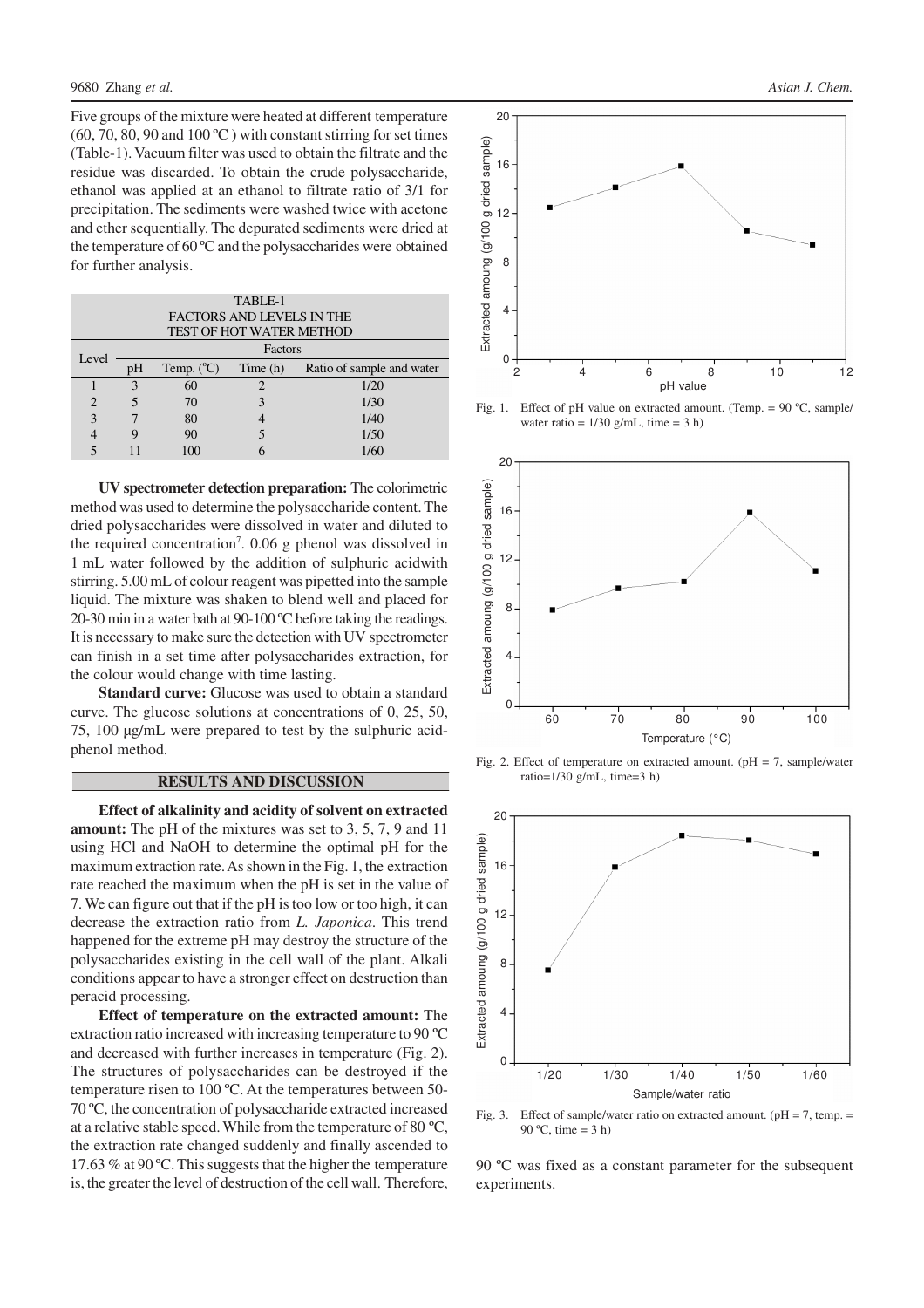**Effect of sample/water ratio on extracted amount:** The extraction rate was also related to sample/water ratio. Large volumes of solvent are not only uneconomical but can also influence the extract efficiency. A series of extractions were carried out at different sample/water ratios (1/20, 1/30, 1/40 1/50 and 1/60 g/mL) to evaluate its effect (Fig. 3). With increasing amount of water, the leaching-out rates is elevating until the sample/water ratio reaches to 1/40 g/mL and decreased with further increases in rate. Therefore, the ratio of 1/40 g/mL was considered as the optimal ratio choice for next testes.



Fig. 4. Effect of heating time on extracted amount. ( $pH = 7$ , sample/water ratio =  $1/40$  g/mL, time = 3 h)



Fig. 5. Effect of sample/water ratio with ultrasonic-assisted method on extracted amount (pH = 7, temp. =  $50^{\circ}$ C, time =  $25 \text{ min}$ ,  $75 \text{ W}$ )

**Effect of heating time on extracted amount:** The heating time plays a major role in the polysaccharides extraction efficiency. In this study, the polysaccharides distributing in the cell of plants require time to dissolve in water. Therefore, the heating time was examined over the range of 2-6 h (Fig. 4). The highest peak was observed after heating for 3 h and the concentration of the polysaccharides turned to decrease with time increasing. The reason of decreasing can be attributed to the decomposition of polysaccharides and impurity dissolution which inhibited more thorough immersion of polysaccharides. Therefore, 3 h was selected for the optimal heating progressing.

**Comparison of water extraction and ultrasonicassisted extraction method:** In addition to the water extraction method, ultrasonic-assisted extraction method was also performed to compare the yield of polysaccharides. The experiment procedure was carried out under the condition of  $50^{\circ}$ C, 25 min, 75 W and neutral solvent<sup>6,8</sup> (Fig. 5). A range of different sample to water ratios were installed from 1/20-1/60 g/mL. The tendency of the change showed extraction amount increased until 1/40 g/mL, while the amount began to decline at higher ratios. The highest extracted amount was 8.8 g/100 g. But compared with the water extraction in ratio optimizing study, the yields of the polysaccharides were far behind. Although the ultrasonic-assisted treatment is simple, less energy consuming, the efficiency was relatively lower. According to these results, water extraction was considered a better choice in terms of the greater yield.

**Comparison of polysaccharides concentration in different plants:** As shown in the column chart (Fig. 6), the polysaccharides extracted amount from the different plants varied considerably. *Salicomia herbacea* and *Glidium amansii* have similar polysaccharides content, the polysaccharides content of *Salicomia herbacea* amounted to 4.31 g/100 g and *Glidium amansii* contained 5.51 g/100 g. On the other hand, the polysaccharides amount in *Hizikia fusiformis* and *Laminaria japonica* were relatively higher than the two mentioned above. Among these four plants, *Hizikia fusiformis* had the maximum polysaccharides amount of 21.75 g/100 g dried sample while the polysaccharides level in *Salicomia herbacea* was the lowest.



Fig. 6. Comparison of polysaccharides content in different plants ( $pH = 7$ , sample/water ratio =  $1/40$  g/mL, time = 3 h, temp. =  $90 °C$ )

#### **Conclusion**

Due to the multiple bioactivities and extended medical applications of polysaccharides extracting from different edible nature plants, the most efficient method and conditions for the extraction acting as the most important preparation for further separation and activities study were urgent to figure out. It is noted that the standard curve displayed using glucose was not so accurate for determining all types of monosaccharide degraded from polysaccharides in nature. Based on the whole